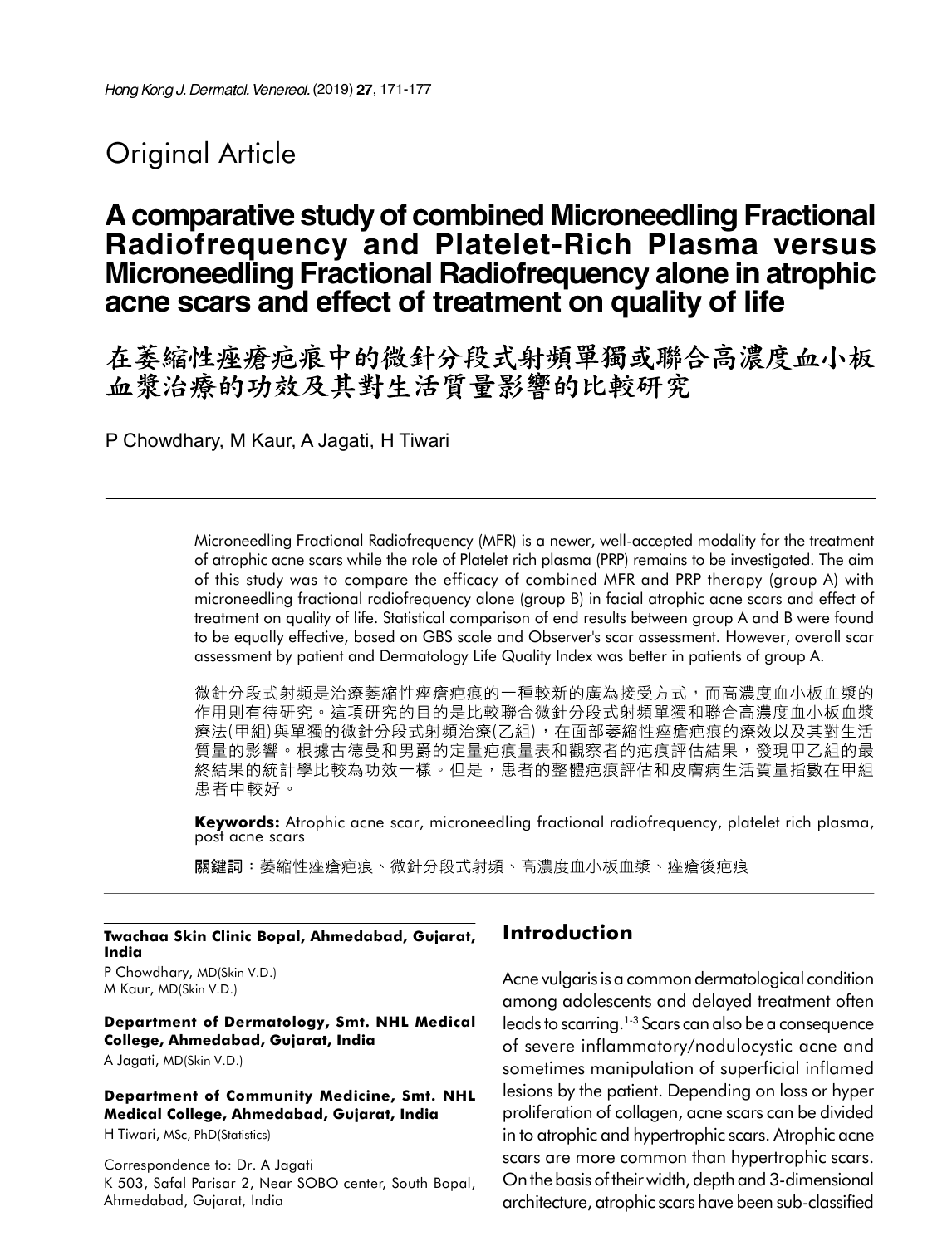into ice-pick scars (V-shaped epithelial tracts with a sharp margin that can extend deeper in the skin), boxcar scars (a round to oval scar with sharp vertical sides that can extend deeper in the skin), or rolling scars (irregular scars with a rolling or undulating shape that may reach up to 5 mm in diameter). Sometimes the three different types of atrophic scars can be seen in the same patient and it may be difficult to differentiate between them.<sup>4</sup> The management of acne scars includes various types of resurfacing (chemical peels, ablative and nonablative LASER, dermabrasion/microdermabrasion, fractional photothermolysis) and surgical methods, such as dermal grafting, tissue augmenting agents, needling, subcision, punch excision, or punch elevation.<sup>5</sup>

Acne scar management requires a multimodal approach to deliver desirable results. The choice of therapy depends on factors like type of scar, skin type, and post procedure downtime and risk profile. To minimise downtime and risk associated with surgical and ablative procedures, various nonsurgical modalities for scar reduction like MFR and PRP are becoming modalities of choice over past few years. MFR is a procedure in which an energy device allows penetration of tiny sterile needles through the skin and delivers radiofrequency (RF) energy to the dermis only. To avoid epidermal damage, the full length of the needle is insulated and only the tip of the needle delivers energy to the dermis at different levels depending on the depth of penetration. Compared to traditional microneedling, MFR has the benefit of radiofrequency energy added to the traditional microneedling procedure.<sup>6</sup>

In addition to the microinjury, the tip of the needle delivers radiofrequency energy to create radiofrequency thermal zones. Heat produced by the RF energy leads to stimulation of collagen and elastin helping in scar reduction and skin tightening.<sup>7</sup> Platelet-rich plasma (PRP) is blood plasma with concentrated platelets and has large reservoirs of growth factors required to initiate and stimulate tissue repair and regeneration. PRP

efficacy in wound healing has motivated its use in the management of atrophic facial scars as monotherapy as well as in combination therapy with other available treatment modalities.<sup>8-11</sup>

#### Methods

Forty patients with acne scars were enrolled in the study between August 2017 to July 2018. This study was in accordance with declaration of Helsinki. The duration of the study was 12 months. A well informed consent was taken and baseline investigations were done. Patients were randomly divided into two groups. Group A was treated with a combination therapy of MFR and PRP while Group B was subjected to MFR alone. After gentle cleansing, the area of interest was anesthetised using a thick application of topical anaesthetic cream under occlusion for about 45-60 minutes. Group A patients underwent four sessions of microneedling fractional radiofrequency with intradermal PRP while group B patients offered four sessions of MFR alone, at monthly intervals. The final results were assessed one month after the fourth session.

The inclusion criteria were age group 18-45 years, skin type III-V, with atrophic acne scars (Grade 2- 4) according to Goodman and Baron's classification system. The exclusion criteria were active acne, history of keloid, bleeding disorder, lignocaine hypersensitivity, pregnant or lactating, immune compromised status, and unrealistically high expectations.

Patients scars were scored using Goodman and Baron's quantitative and qualitative global acne scar grading system at baseline and at the end of the study.12,13 Goodman and Barons qualitative scar (GBS) score, overall scar assessment by patient, observer's scar assessment score and Dermatology Life Quality Index was done at baseline and the end of the study. Strict photoprotection was advised and topical antibiotic and oral antibiotics were given (if required). Weekly follow-up was done to assess erythema, oedema and pain.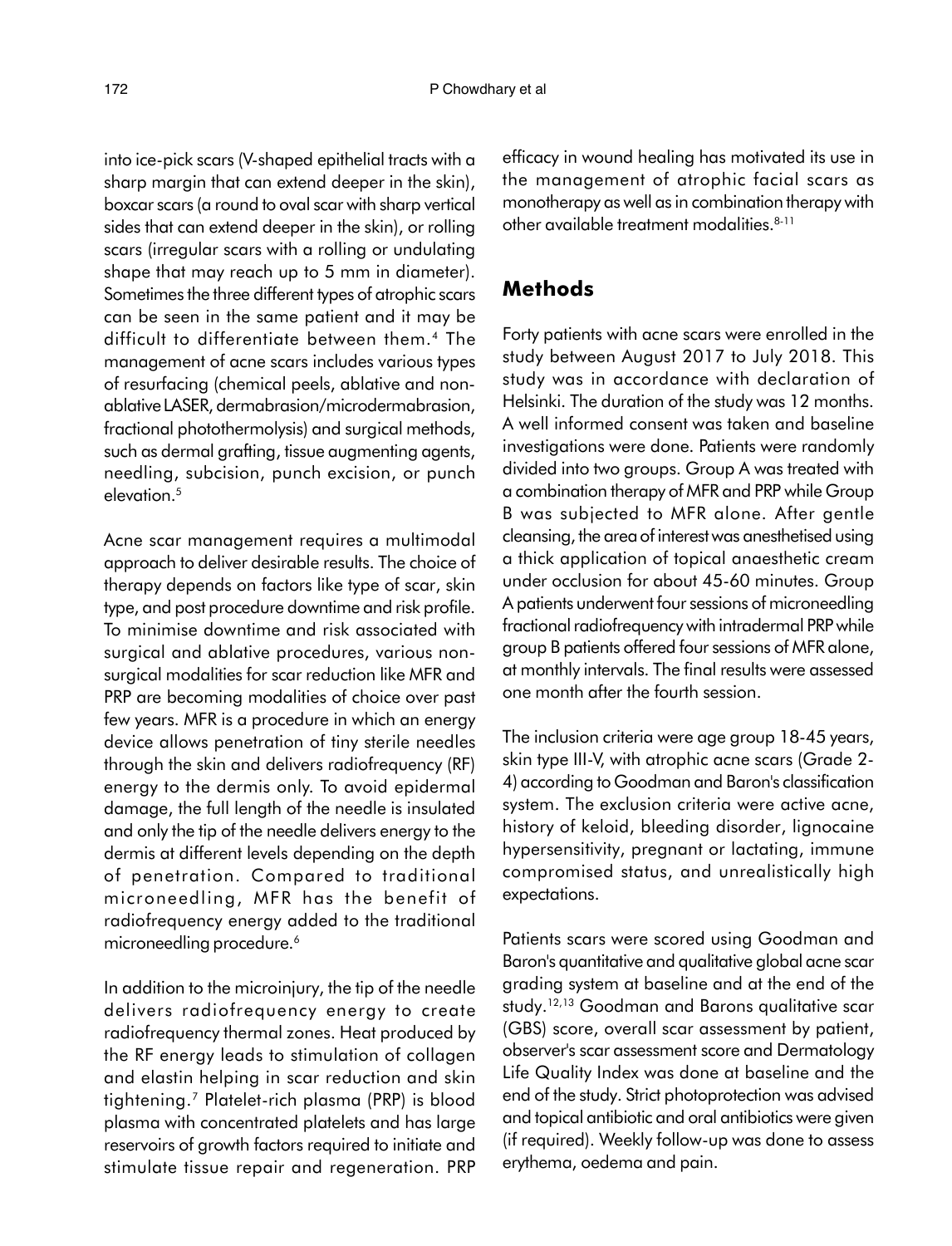### **Micro needling fractional Micro needling radiofrequency device**

Microneedling fractional radiofrequency was done on targeted area. The parameters used are listed below. Over the forehead, bilateral temples and bony prominences, a 1.5 mm needle depth was kept. Over the cheeks, multiple passes were given with needle depth 3.5 mm for first pass, second pass with 2.5 mm, and third pass with 1.5 mm with minimal overlap. Energy was used according to needle depth. Higher energy (35-45W) for deeper penetration and lower energy (25-30W) for superficial penetration were used.

| <b>Values</b>                            |
|------------------------------------------|
| Bi-polar                                 |
| 5-9 (25-45 W)                            |
| 120-350 ms                               |
| $1.5 - 3.5$ mm                           |
| $2 - 3$                                  |
| <b>Interval between sessions</b> 4 weeks |
|                                          |

### **PRP preparation**

For the preparation of PRP, a volume of 30 ml of whole blood was collected and separated into two sterile test tubes containing acid-citrate dextrose. First spin was done at 1500 rpm for 15 minutes. After discarding red cell sediments, second spin was performed at 3000 rpm for 10 minutes, which resulted in the dense layer of platelet at the bottom and clear fluid layer, platelet-poor plasma, on the top. The upper two-thirds of Platelet-poor plasma (PPP) was removed, leaving behind one third PPP solution and platelet pellet. With the help of sterile pipette the platelet pellet was gently mixed with remaining PPP to obtain our desired PRP volume. Prepared volume (2.5-3 ml) of PRP was injected intradermally on the targeted area using insulin syringe followed by MFR session.

For comparison of baseline and after the final fourth session results in a particular group, the Wilcoxon test was used as the data was not normally distributed and between both groups, after the fourth session, for comparison, the Mann-Whitney test was used.

#### **Results**

Forty patients were enrolled and completed in this study. There were 17 males and 23 females with mean age of 29.5 years. Of the Fitzpatrick skin types, 25 patients belonged to Type IV followed by 12 in Type V and three were Type III. The most common scar type noted was a combination of rolling, boxcar and ice pick scar in 21 patients followed by combination of ice pick and boxcar scars in 13 patients, rolling scar in three patients, combination of rolling and boxcar in two patients, rolling and ice pick scar in one patient. Family history of acne and acne scarring was positive in 17 patients and negative in the remaining 23 patients (Table1).

Individually in each group, comparison of baseline (mean score) and after fourth session, the mean score of DLQI, Observers assessment, overall assessment by patient and qualitative GBS score showed statistically significant difference. This showed both the modalities were effective.

Estimation of improvement with Goodman and Baron's Global quantitative acne scarring system showed that 73% of group A (Figure 1a & 1b) and 62% of group B (Figure 2a & 2b) patients had good response. Twenty-seven percent of group A and 33% of group B patients had minimum response while 5% patient in group B had no improvement. There was a statistically significant difference as assessed by DLQI and overall scar assessment by the patient after the fourth session (mean score) between both groups. However, observer's scar assessment and qualitative GBS score did not show a significant difference, implying that both groups had the same impact i.e. both interventions were equally effective (Table 2).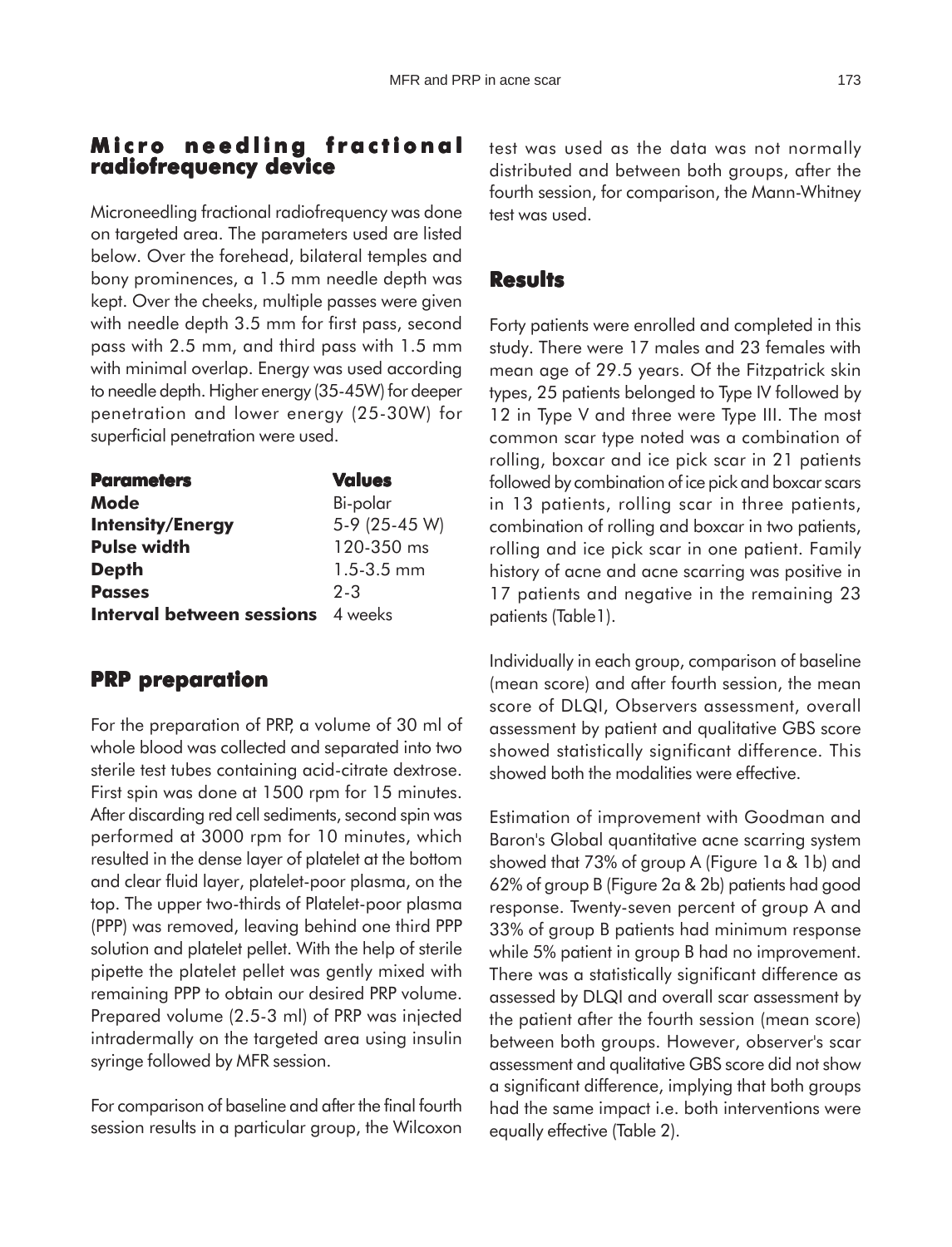|                    |                                                      |                  |                                  |        |                          | Group A $(n=20)$ |                                                                                     |                          | Group B $(n=20)$       |               |  |  |
|--------------------|------------------------------------------------------|------------------|----------------------------------|--------|--------------------------|------------------|-------------------------------------------------------------------------------------|--------------------------|------------------------|---------------|--|--|
| Gender             |                                                      |                  |                                  |        |                          |                  |                                                                                     |                          |                        |               |  |  |
|                    |                                                      | Male             |                                  |        |                          | 45% (9)          |                                                                                     | 40% (8)                  |                        |               |  |  |
|                    |                                                      | Female           |                                  |        |                          | 55% (11)         |                                                                                     | 60% (12)                 |                        |               |  |  |
| Age Group (Years)  |                                                      |                  |                                  |        |                          |                  |                                                                                     |                          |                        |               |  |  |
|                    |                                                      | $18 - 28$        |                                  |        |                          | 40% (8)          |                                                                                     | 45% (9)                  |                        |               |  |  |
|                    |                                                      | $28 - 38$        |                                  |        |                          | 50% (10)         |                                                                                     | 45% (9)                  |                        |               |  |  |
|                    |                                                      | $>38$            |                                  |        |                          | $10\% (2)$       |                                                                                     | $10\% (2)$               |                        |               |  |  |
|                    |                                                      |                  | Family history of acne/acne scar |        |                          |                  |                                                                                     |                          |                        |               |  |  |
|                    | Yes                                                  |                  |                                  |        |                          | 45% (9)          |                                                                                     | 40% (8)                  |                        |               |  |  |
|                    | No                                                   |                  |                                  |        |                          | 55% (11)         |                                                                                     | 60% (12)                 |                        |               |  |  |
| Skin type          |                                                      |                  |                                  |        |                          |                  |                                                                                     |                          |                        |               |  |  |
|                    |                                                      |                  |                                  |        |                          |                  |                                                                                     | -                        |                        |               |  |  |
|                    | Ш                                                    |                  |                                  |        |                          |                  |                                                                                     |                          |                        |               |  |  |
|                    | Ш                                                    |                  |                                  |        |                          | $5\%$ (1)        |                                                                                     | $10\% (2)$               |                        |               |  |  |
|                    | IV                                                   |                  |                                  |        |                          | 60% (12)         |                                                                                     | 65% (13)                 |                        |               |  |  |
|                    | $\vee$                                               |                  |                                  |        |                          | $35\%$ (7)       |                                                                                     | 25% (5)                  |                        |               |  |  |
|                    | VI                                                   |                  |                                  |        |                          |                  |                                                                                     | $\overline{\phantom{0}}$ |                        |               |  |  |
| Scar type          |                                                      |                  |                                  |        |                          |                  |                                                                                     |                          |                        |               |  |  |
|                    |                                                      | Rolling          |                                  |        |                          | $5\%$ (1)        |                                                                                     | $10\% (2)$               |                        |               |  |  |
|                    |                                                      | Rolling + Boxcar |                                  |        |                          | $5\%$ (1)        |                                                                                     | $5\%$ (1)                |                        |               |  |  |
|                    |                                                      |                  | Rolling $+$ Ice pick             |        |                          | $5\%$ (1)        |                                                                                     | $0\%$ (0)                |                        |               |  |  |
|                    |                                                      |                  |                                  |        |                          | $30\%$ (6)       |                                                                                     | 35% (7)                  |                        |               |  |  |
|                    | Ice pick + Boxcar<br>Rolling $+$ Boxcar $+$ Ice pick |                  |                                  |        |                          | 55% (11)         |                                                                                     |                          |                        | 50% (10)      |  |  |
|                    |                                                      |                  |                                  |        |                          |                  |                                                                                     |                          |                        |               |  |  |
|                    |                                                      |                  |                                  |        |                          |                  | Table 2. End results of individual group and comparison between group A and group B |                          |                        |               |  |  |
| <b>Group Total</b> | <b>Improvement in</b>                                |                  |                                  |        | <b>Overall scar</b>      |                  | <b>Observer's scar</b>                                                              | <b>DLQI (Mean)</b>       |                        |               |  |  |
|                    | <b>GBS</b> after<br>no of                            |                  |                                  |        | assessment by            | assessment       | (Wilcoxon Test)                                                                     |                          |                        |               |  |  |
|                    | patients 4th session                                 |                  |                                  |        | patient (Mean)<br>(Mean) |                  |                                                                                     |                          |                        |               |  |  |
|                    |                                                      |                  | (Wilcoxon Test)                  |        | (Wilcoxon Test)          |                  | (Wilcoxon Test)                                                                     |                          |                        |               |  |  |
|                    |                                                      | Before           | After 4<br>p                     | Before | After 4<br>p             | Before           | After 4<br>p                                                                        | Before                   | After 4                | p             |  |  |
|                    |                                                      |                  | session<br>value                 |        | session value            |                  | session value                                                                       |                          | session                | value         |  |  |
| Group A 20         |                                                      | 3.55             | 1.70 P<0.001 7.78                |        | 2.95 P<0.001             | 16.95            | 7.0 P<0.001                                                                         | 16.95                    |                        | $6.4$ P<0.001 |  |  |
|                    |                                                      |                  | (SD-0.604) (SD-0.656)            |        | (SD-0.595)(SD-0.153)     |                  | $(SD-1.191)(SD-0.725)$                                                              |                          | $(SD-1.395)(SD-0.598)$ |               |  |  |
| Group B 20         |                                                      | 3.65             | 1.95 P<0.001 7.70                |        | 3.60 P<0.001             | 17.0             | 8.05 P<0.001                                                                        | 17.1                     |                        | 8.65 P<0.001  |  |  |
|                    |                                                      |                  | (SD-0 489) (SD-0 887)            |        | $(SD-0.57) (SD-0.44)$    |                  | $(SD-0.918)(SD-0.686)$                                                              |                          | $(SD-1 165)(SD-0 670)$ |               |  |  |

Table 1. Patient demographic profile

| Ш<br>IV<br>V<br>VI<br>Scar type<br>Rolling<br>Rolling + Boxcar                                                     |                                |                                           |                                             |        |                                                        |                                   | $5\%$ (1)<br>60% (12)<br>$35\%$ (7)<br>$5\%$ (1)<br>$5\%$ (1) |                                                                                                    |                             | $10\% (2)$<br>65% (13)<br>25% (5)<br>$\overline{\phantom{0}}$<br>$10\% (2)$<br>$5\%$ (1) |                                           |              |  |
|--------------------------------------------------------------------------------------------------------------------|--------------------------------|-------------------------------------------|---------------------------------------------|--------|--------------------------------------------------------|-----------------------------------|---------------------------------------------------------------|----------------------------------------------------------------------------------------------------|-----------------------------|------------------------------------------------------------------------------------------|-------------------------------------------|--------------|--|
| Rolling $+$ Ice pick<br>Ice pick + Boxcar<br>Rolling $+$ Boxcar $+$ Ice pick                                       |                                |                                           |                                             |        | $5\%$ (1)<br>$30\%$ (6)<br>55% (11)                    |                                   |                                                               |                                                                                                    |                             |                                                                                          | $0\%$ (0)<br>$35\%$ (7)<br>50% (10)       |              |  |
| Table 2. End results of individual group and comparison between group A and group B<br><b>Group Total</b><br>no of | patients 4th session           | <b>Improvement in</b><br><b>GBS</b> after |                                             |        | <b>Overall scar</b><br>assessment by<br>patient (Mean) |                                   | (Mean)                                                        | <b>Observer's scar</b><br>assessment                                                               |                             |                                                                                          | <b>DLQI (Mean)</b><br>(Wilcoxon Test)     |              |  |
|                                                                                                                    | Before                         | (Wilcoxon Test)<br>After 4                | p                                           | Before | (Wilcoxon Test)<br>After 4                             | p                                 | Before                                                        | (Wilcoxon Test)<br>After 4                                                                         | p                           | Before                                                                                   | After 4                                   | p            |  |
|                                                                                                                    |                                | session                                   | value                                       |        | session value                                          |                                   |                                                               |                                                                                                    | session value               |                                                                                          | session                                   | value        |  |
| Group A 20                                                                                                         | 3.55<br>$(SD-0.604)(SD-0.656)$ |                                           | $1.70$ P<0.001                              | 7.78   | $(SD-0.595)(SD-0.153)$                                 | 2.95 P<0.001                      | 16.95                                                         | 7.0<br>$(SD-1.191)(SD-0.725)$                                                                      | P < 0.001                   | 16.95                                                                                    | 6.4<br>(SD-1.395)(SD-0.598)               | P < 0.001    |  |
| Group B 20                                                                                                         | 3.65<br>(SD-0.489) (SD-0.887)  |                                           | 1.95 P<0.001 7.70                           |        | (SD-0.57) (SD-0.44)                                    | 3.60 P<0.001                      | 17.0                                                          | $(SD-0.918)(SD-0.686)$                                                                             | 8.05 P<0.001                | 17.1                                                                                     | $(SD-1.165)(SD-0.670)$                    | 8.65 P<0.001 |  |
| Group<br>A vs B<br>Comparision                                                                                     | 1:1<br>(Ratio)                 |                                           | $P = 0.5561$<br>Statistically insignificant |        |                                                        | after 4th session<br>$P = 0.0003$ |                                                               | GBS after 4th session Scar assessment by patient Observers assessment after DLQI after 4th session | 4th session<br>$P = 0.0648$ |                                                                                          | $P = 0.0001$<br>Statistically significant |              |  |
| (Mann Whitney test)                                                                                                |                                |                                           |                                             |        | Statistically significant                              |                                   |                                                               | Statistically insignificant                                                                        |                             |                                                                                          |                                           |              |  |
| GBS - Goodman and Barons qualitative scar, DLQI - Dermatology Life Quality Index                                   |                                |                                           |                                             |        |                                                        |                                   |                                                               |                                                                                                    |                             |                                                                                          |                                           |              |  |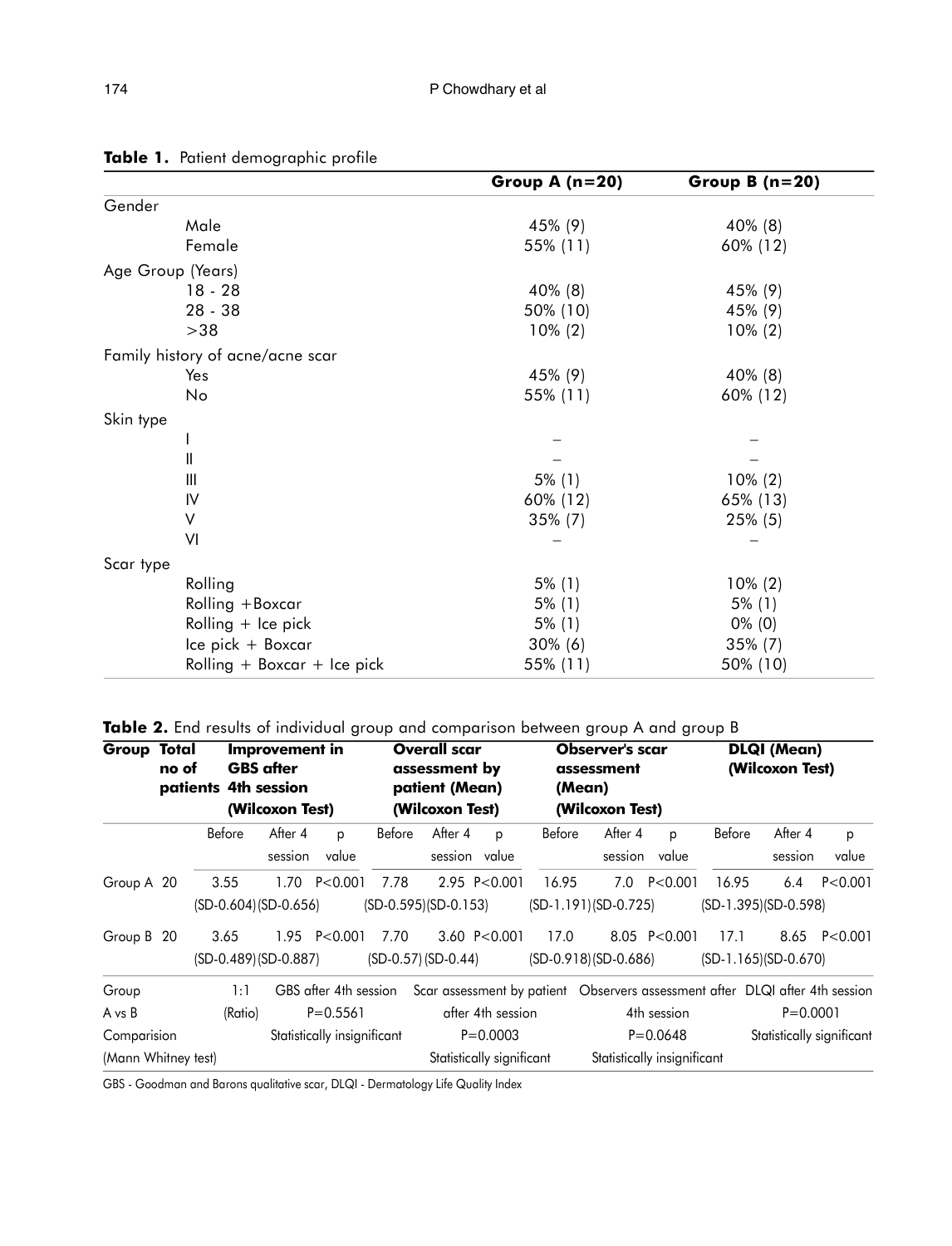

**Figure 1.** (a) Acne scar before MFR and PRP combination therapy. (b) Acne scar after 4 session of MFR and PRP combination therapy.



**Figure 2.** (a) Acne scar before MRF therapy alone. (b) Acne scar after 4 session of MFR therapy alone.

# **Discussion**

Acne scarring is the result of deep trauma caused due to inflammatory acne. Although scars can occur with any grade of acne, they are more commonly associated with nodulocystic acne.14,15 Atrophic acne scars are the most common type of scars associated with acne. The atrophic scars can further be subdivided into ice pick scars, rolling scars, deep soft scars, and boxcar scars. Various treatment modalities are available for atrophic acne scars which may be used alone or in combination with each other. These include chemical peels,

microdermabrasion, and tissue augmentation with fillers, ablative/non-ablative laser skin resurfacing, needling, microneedling fractional radiofrequency and PRP therapy.4,15

Amongst the ablative lasers,  $CO<sub>2</sub>$  and Er:YAG lasers are most commonly used. They have high efficacy but are associated with erythema which could persist for months, as well as post inflammatory pigmentation and scarring. The 1064 nm Nd YAG and 1450 nm diode non-ablative lasers are commonly used. Microneedling Fractional Radiofrequency is a relatively newer treatment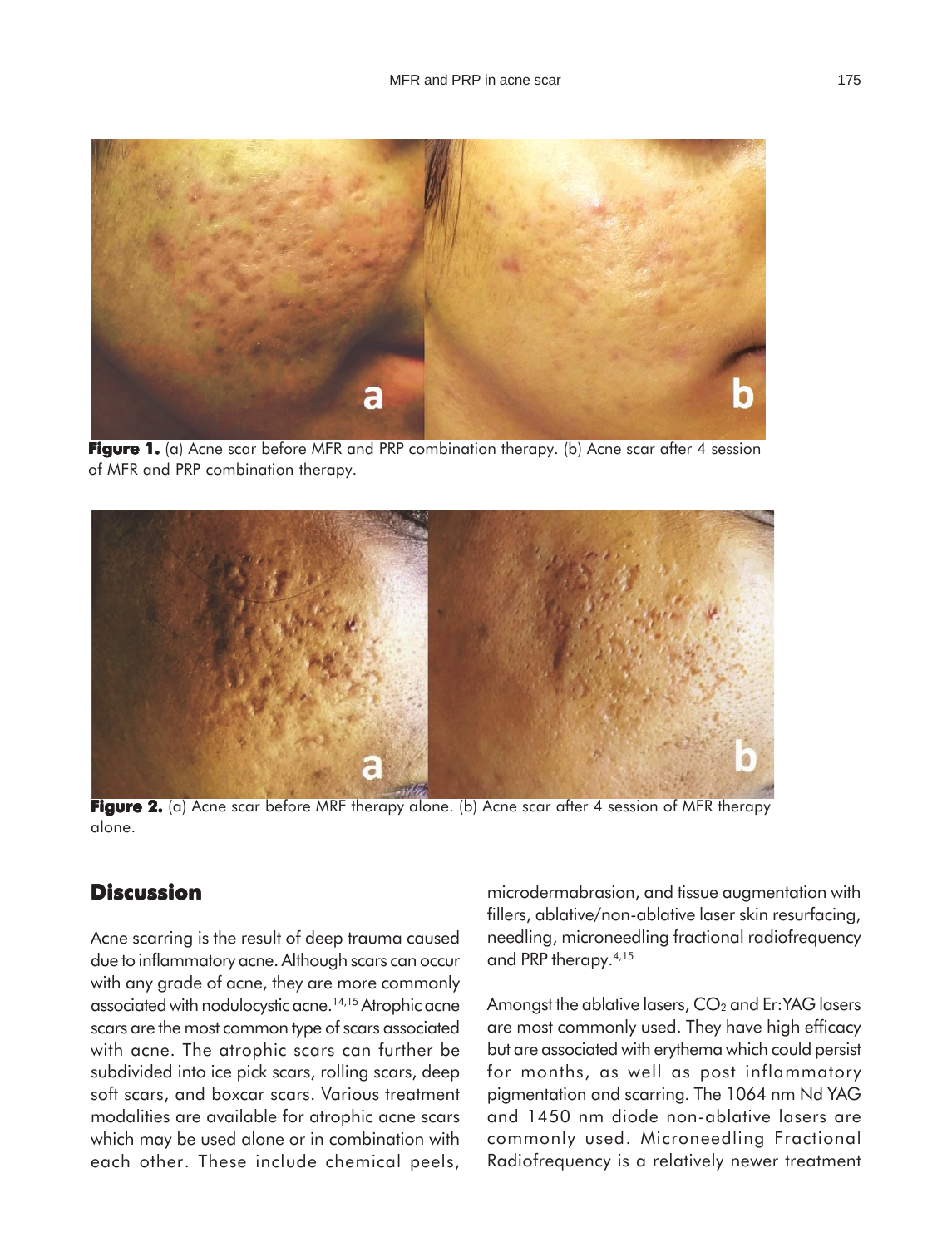modality which causes electrocoagulation selectively in dermis, avoiding any epidermal damage and thus minimal chances of post inflammatory pigmentation and scarring.16,17 Insulated needles are used to prevent electrothermal damage from occurring anywhere in the dermis but at the very tip of the needle and never in the epidermis. This causes increased collagen synthesis due to release of growth factors and relative sparing of epidermis and adnexal structures which contributes to rapid healing.<sup>18</sup>

In a study conducted by Gold et al, 13 patients with mild to moderate acne scarring were treated with fractional bipolar radiofrequency. Of these, 67- 92% patients were satisfied with results. Similar results with improvement in 70% of patients were found in a study of 30 patients with mild to moderate acne scar treated with fractional radiofrequency by Cho et al,<sup>6,19</sup> In a study by Zhu et al which combined Erbium fractional laser and PRP showed, 91% patients were satisfied with the results.20 In a split face study, use of microneedling along with platelet-rich plasma application in acne scars treatment by Fabbrocini et al, showed that the combined the use of microneedling and PRP was more effective than microneedling alone.<sup>21</sup> Nofal et al in their study of 45 patients with acne scars showed superior results with combination of microneedling and PRP compared to monotherapy with 100% trichloroacetic acid and PRP.<sup>22</sup>

In contrast to study done by Goulden et al, female outnumbered males  $(1.3:1)$  in our study.<sup>23</sup> This may be because females have greater cosmetic concerns and are more willing to undergo treatment. In comparison to study done by Porwal et al, $24$  the mean age of patients in our study was 29.5 years (47.5%) with the majority of cases between 28-38 years. In the study by Majid, patients were aged between 13 to 34 years, with the mean age of 22.4 years.25

In our study, most of the patients were suffering from combination of ice pick, boxcar, and rolling scars (52.5%) followed by a combination of ice pick and boxcar scars. Study done by Jacob et al. showed ice pick (60-70%) was commonest followed the boxcar scars (20%-30%) and rolling scars (15-25%).4 Estimation of improvement with Goodman and Baron's Global quantitative Acne Scarring System,<sup>12</sup> 73% of the group A and 62% of group B patients showed a good improvement of acne scars. Study done by Porwal et al showed 59% improvement among patient treated with combined dermaroller and PRP while 43% improvement among patients treated with dermaroller alone.<sup>24</sup>

A simple, self-explanatory questionnaire [Dermatology Life Quality Index (DLQI) questionnaire]26 was given to the all patient to compare the effect of acne scars on quality of life before and after taking treatment. The final score was the summation of score of each question. The possible maximum possible score was 30 and minimum score was 0. Higher scores suggested maximum effects on patient's quality of life. Comparing the DLQI at baseline and after the completion of the fourth session, there was positive impact of treatment results on quality of life on patients in both the group. Hayashi et al. and Hazarika and Rajaprabha observed a negative impact of acne scar on patient's quality of life.<sup>27,28</sup>

Comparing the side effect profile in both groups, not much difference was observed. Post-procedural erythema and oedema, lasting for 2-4 days, were seen in both groups. Oedema was more in group A and can be explained by simultaneous use of PRP. One patient of group B developed post inflammatory hyperpigmentation which resolved within four weeks, which is less than reported by Garg and Baveja.29

### **Conclusion**

Objective assessments of results were similar between combination of MFR with PRP and MFR alone but combination of MFR and PRP had statistically significant positive impact on patient's quality of life.